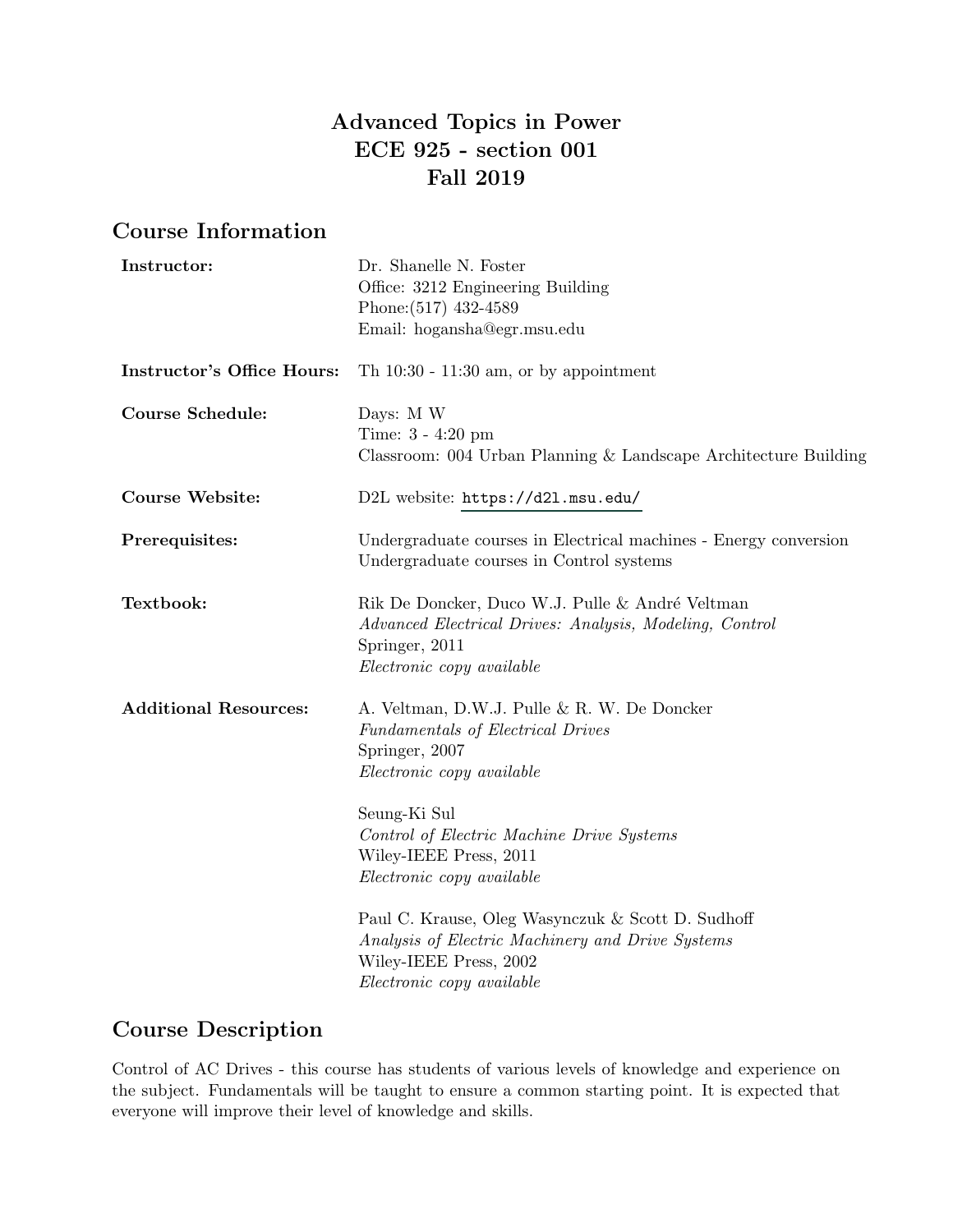# Course Objectives

At the completion of this course, each student should be able to do the following:

- 1. Model AC machines at various frames of reference. The purpose here is to prepare for the analysis of operation and design of controls and fault diagnosis methods.
- 2. Understand basic drive control schemes and implement them, at least in MATLAB. These will include versions of field orientation, direct torque control, etc.
- 3. Develop observers and study their stability and errors, as well as the effect of errors on the operation of the drive.
- 4. Understand, model and account for nonlinearities in the machine and the delays, deadtimes, protection, etc. in controllers and inverters.
- 5. Determine experimentally the characteristics of electrical machines, so that they can be used in the implementation of controllers.

# Course Policies

#### Attendance Policy

Classroom attendance is expected for all students that appear on the official class list. Absence is not an excuse for anything. Students are expected to know exactly what is discussed in class and assigned - homework, notes, study, or changes in schedule.

#### E-Mail Policy

All e-mails to me regarding this course **MUST** start the subject with "**ECE925**". To request a meeting, please send an e-mail at least 24 hours in advance and suggest three days/times that are convenient for you.

### Homework Policy

Homework assignments will be posted on the course website regularly, including their due dates. Postings of new assignments will be announced in class. You **must** submit your homework **before** class on the due date. No late homework will be accepted.

Homework should be clean, legible, self-contained and self-explanatory. Homework must be original copies in the students' own handwriting. The final answer of every question must be enclosed with a box/circle or highlighted for the question to be graded. All assumptions must be stated and thoughts outlined. Sequences of equations and results are not adequate for a grade. There is no partial credit given for problems not solved to the end. Work that is not legible or well explained will not be graded.

Homework is not designed to test. Homework is meant to promote active learning and progress toward meeting the course objectives.

### Exam Policy

The 80-minute mid-term exam will be held in the classroom during the regularly scheduled class time. There are NO MAKEUP EXAMS. The exam is closed book and notes.